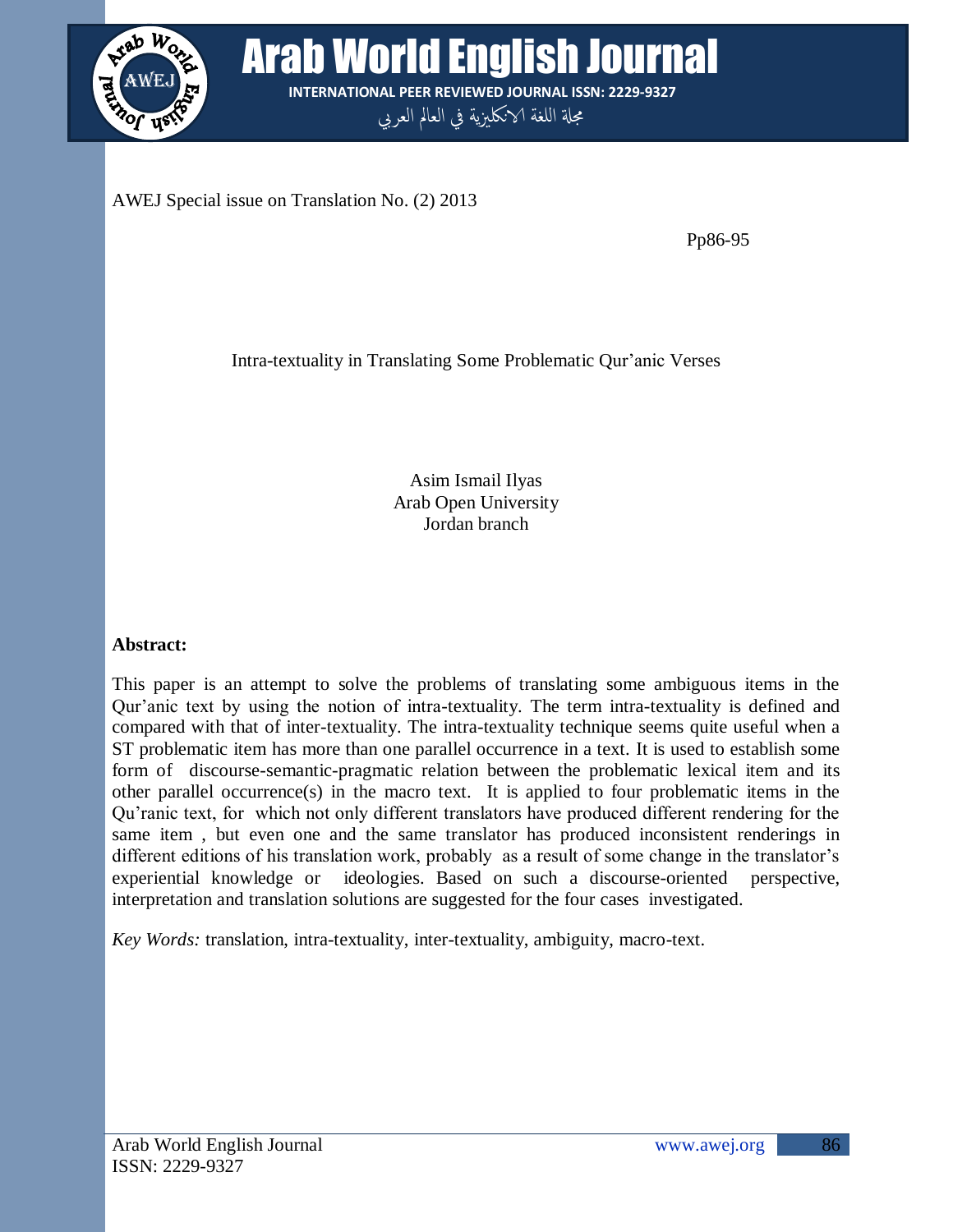#### **Intra-textuality in Translating Some Problematic Qur'anic Verses**

The term "intra-textuality" on the one hand seems to overlap with "co-text", "linguistic context", and "syntagmatic relations", yet it somehow differs from them in that its domain is not restricted to the immediate or direct collocates of an item within a micro text (a sentence or paragraph).

On the other hand , "intra-textuality" seems to be somehow related to the term "intertextuality", which was originally coined by Kristeva in the 1960s, and has been widely used in various disciplines (structuralism, post-structuralism, semiotics, feminism, discourse analysis, etc), with the main implication that a text does not have a uniquely independent meaning, but acquires its meaning from its relations with other texts (Allen, 2000).

It is important here to draw some distinction between intra-textuality and intertextuality.

An intra-textual relation is meant to imply some form of discourse-semantic-pragmatic relations between certain items in an author's text or texts, that are here separated from the domain of intertextuality. Intertextuality would accordingly denote relations between completely independent texts (such as between novels, plays, etc.) produced by different authors.

In this paper, intertextuality is used in relation to problematic lexical items that have more than one occurrence in different verses within the different parts of the Qur'anic text (i.e. micro texts in relation to the macro text). One obvious limitation to this approach, however, is when an ambiguous item has only one occurrence in the text.

Translation is not merely an information-processing activity of decoding and encoding, but rather a discourse activity that relates to both interdependent activities of interpreting (of the ST) and producing (of the TT). Hence, ambiguous instances that are encountered in sacred texts lend themselves to various exegesis and interpretations on the part of commentators and translators. In fact, translators (and even the same translator who publishes more than one translation of a text) sometimes produce inconsistent translations for the same ST. This well-known situation is sometimes explicit in the many different translations produced by different translators for one and the same textual material.

The reason behind such diverse TL products of the same ST is the difference(s) in translators' interpretations that are influenced by their previous intertextual experiences, ideologies and values. The variation in the diverse TL products that are produced by the same translator is indicative of a change in the translator's experiential knowledge or member resources (Fairclough, pp 20-21).

In what follows, four problematic lexical instances from the translations of the holy Qur'an into English will be discussed in order to highlight the importance of intra-textuality in overcoming such ambiguous cases and providing more accurate and consistent renderings.

1. Qur'an, Chatpter 81, Verse 6 :

)) واذا انبحاز سجست ((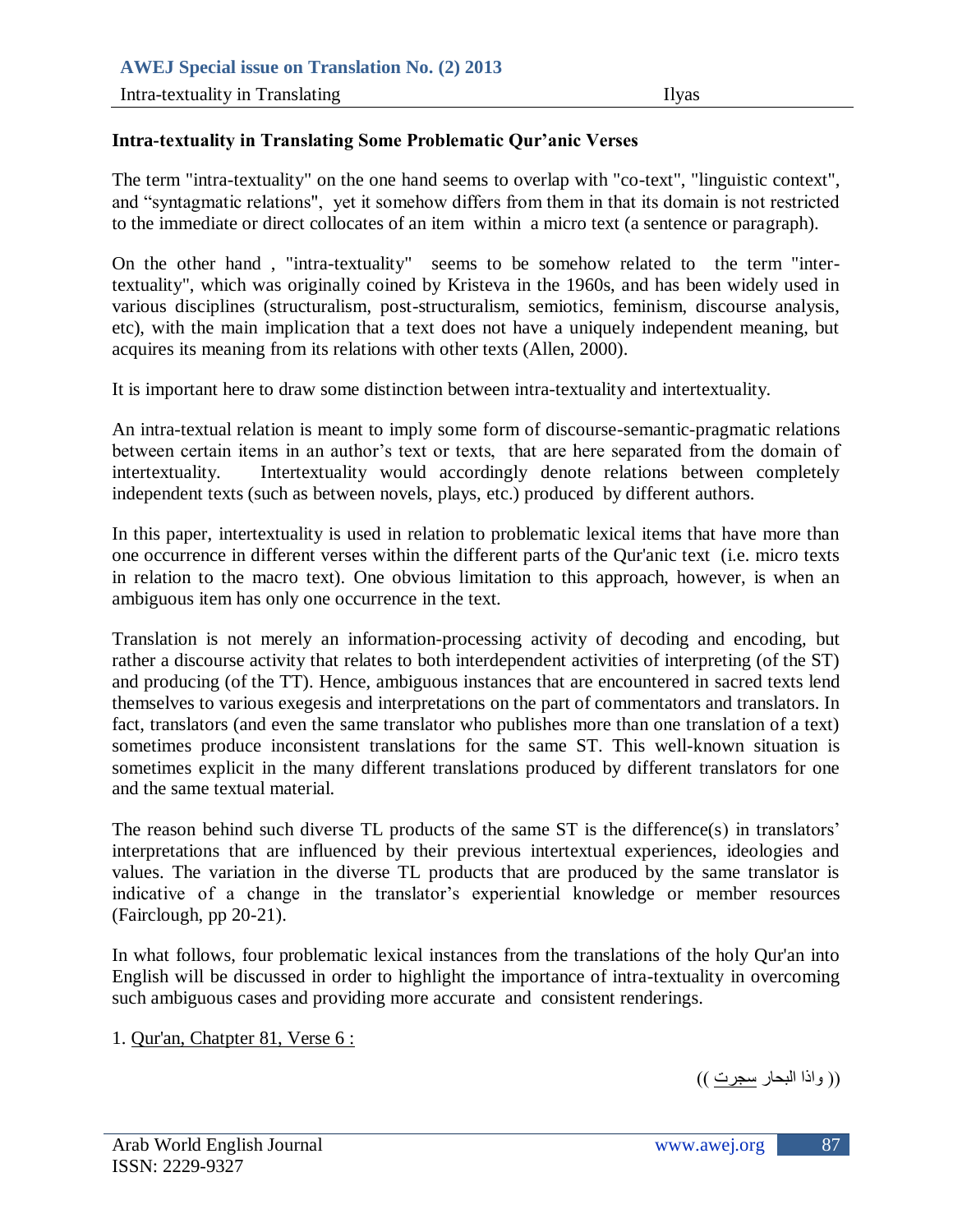The Holy word سجست has been given different meanings by different commentators of the Qur"an:

- a. burnt (As-Suyyuuti; Makhloof; & Rajih)
- b. flooded (At-Tabari)
- c. both senses mentioned : flooded or heated (Al-Baidawi)
- d. both senses mixed into one (Ar-Razi).

Translators too have disagreement: Sale, Rodwell, Bell, and Arberry opt for the meaning of "boiling":

Sale (1734) : when the seas shall boil

Rodwell (1861) : when the seas shall boil

Bell (1934) : When the seas shall be made to boil up.

Arberry (1955) : When the seas shall be set boiling.

Two other translators Kassab, and al-Hayek opt for a meaning related to burning:

Kassab (1994) : when the seas are inflamed.

Al-Hayek (1996) : When the seas are turned into Blazing Fire.

But Palmer and Pickthall render it into "surge up" or "rise" respectively:

Palmer (1880): when the seas shall surge up

Pickthall (1930): When the seas rise.

As for Muhammad Ali's rendering of this word, he produces two inconsistent translations in different editions (besides mistranslating the Arabic word which designates "seas" into بحاز .("cities"

Muhammad Ali (1918-ed.): when the cities are set on fire.

Muhammad Ali (1928-ed. & 1951ed.): when the cities are made to swell.

King Fahd Holy Qur'an Printing Complex too presents inconsistent renderings in two editions. In the 1989 edition, both boiling and swelling are mixed, but in the 1996 edition two senses (a blazing fire and overflowing) are successively mentioned as possible interpretations:

 King Fahd Holy Qur'an Printing Complex (1989): When the oceans Boil over with a swell. King Fahd Holy Qur'an Printing Complex (1996) : When the seas become a blazing Fire or overflow.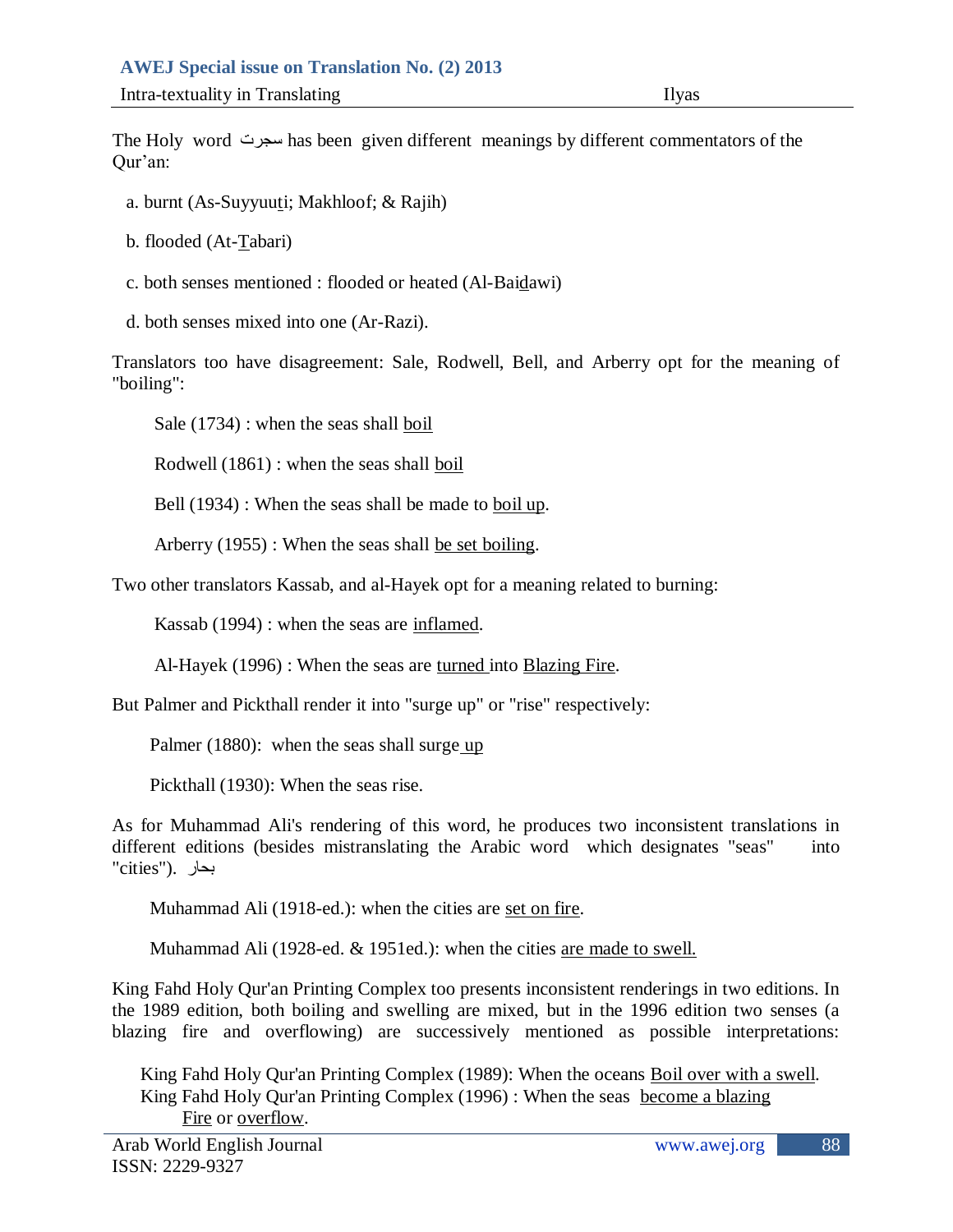# **AWEJ Special issue on Translation No. (2) 2013**

**Intra-textuality in Translating Ilyas** 

One can easily notice the differences among commentators and translators regarding the interpretation and translation of the lexeme

سجست

The King Fahd Printing Complex too has produced two inconsistent renderings of the same word under discussion in their two editions of 1989 and 1996.

The inconsistency in the two editions of M.Ali (who also inaccurately renders بحاز , i.e. "seas" into "cities") is quite clear.

Intra-textuality is a potential solution through which such ambiguous expressions can be resolved by handling the whole Qur'anic text as one macro-textual discourse unit. Such a macrotextual handling acquires more importance when translating ambiguous cases in a text that is distant in time, since a translator plays both roles of interpreter of the ST, and reproducer of the TT.

The ambiguity of the lexical item "sujjirat" in Chapter 81, Verse 6 can be resolved through intra-textuality when considering another occurrence of the same verb (in the passive form) in Qur'anic Chapter 40, Verse 72 which describes infidels who are doomed to be burnt in fire :

ثم في النار يسجرون

(i.e. then in fire they shall be burnt).

It becomes more logical to say that the denotation of the verb under discussion is at least more related to the sense of burning than to the other suggested meanings ("boiling", or "swelling").

One may accordingly support the translations of Kassab, and Al-Hayek, as more appropriate and consistent with the signification of the Qur'anic term "sujjirat" in the case under discussion.

2. Qur'an, Chapter 11, Verse 40 :

(( حتى اذا جاء أمرنا وفار النتور ) )

The commentators have suggested some different meanings for this expression in their interpretation of it:

- 1. the oven boiled/or :gushed forth with water ( Rajih ; As-Suyyuuti )
- 2. water gushed forth (Makhloof)
- 3. continuous heavy rain (Ibn Kathir)
- 4. A number of different senses including the above and others (Ar-Razi ; Al-Qurtubi)

Translators too have followed pace in their different renderings of it. Rodwell who uses 'earth' but also mentions 'oven', seems to follow the first interpretation. Palmer, Bell, and Arberry produce rather a literal rendering of the text: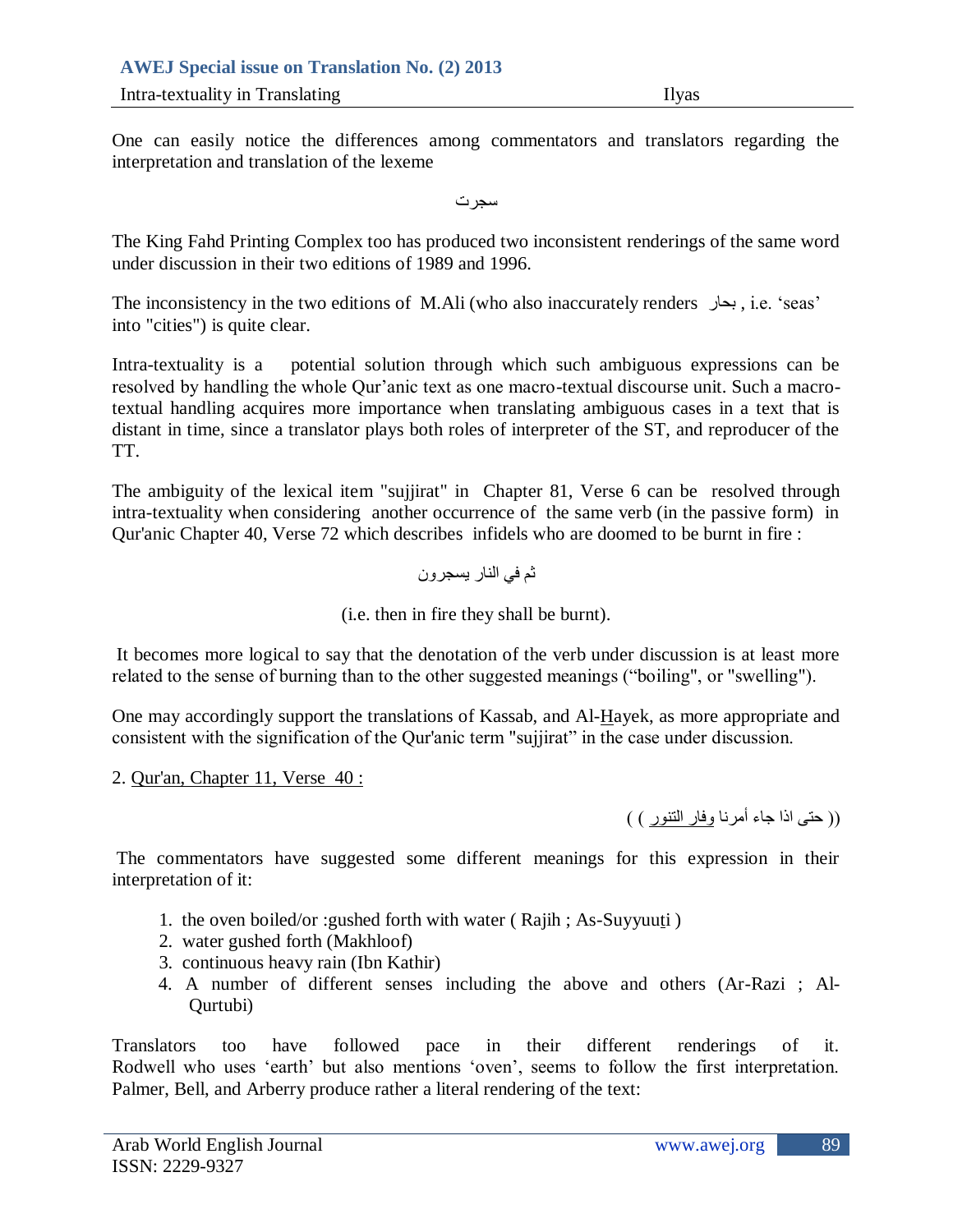**Intra-textuality in Translating Ilyas** 

Rodwell: the earth's surface boiled up [or oven, reservoir] Palmer: the oven boiled [also a reservoir] Bell: the oven boiled Arberry: the oven boiled

Sale, Pickthall and Kassab relate the sense of "oven" to water gushing or boiling:

 Sale: the oven overflowed [or the earth's low land…] Pickthall: the oven gushed forth water Kassab: the oven boiled over with water

M.Ali, the two King Fahd Holy Qur'an editions, and Hayek seem to restrict the reference of the expression under discussion to water implying the great deluge:

 Muhammad Ali: water came forth from the valley. King Fahd Holy Qur'an Printing Complex (1996): the oven gushed forth (water like fountains from the earth). King Fahd Holy Qur'an Printing Complex (1989): the fountains of the earth gushed forth Hayek : the fountains from the earth gushed forth

This image of the deluge of Noah and his companions who are ordered by Allah to build a ship for safety is explicitly repeated in the Qur'an, Chapter 69, and Verse 11:

ٳوا نما طغى انماء حمهىاكم في انجازية

It refers to the same context preceding the deluge, and seeking refuge in the ship as levels of water rose: "lammaa tagha 'l maa'u ". Hence, one may confidently say that the indeterminate meaning of the figurative expression

فاز انتىىز

in Chapter 11, Verse 40 is related to the flood as explicit in Chapter 69, Verse 11, which should therefore be translated accordingly at a superordinate semantico-pragmatic level (instead of the other renderings) into something like :

"when the levels of water rose and overflew".

Such a rendering seems to be more logical and appropriate than the ambiguous and vague renderings of: "the oven boiled", or "the earth's surface boiled up.

3. Qur"an, Chapter 2, Verse 177 :

)) وآتى انمال عهى حبه ((

The referent in  $\leftrightarrow$  is explained as :

- 1. for love of God
- 2. despite one"s love of wealth
- 3. out of one's sincere desire to bestow .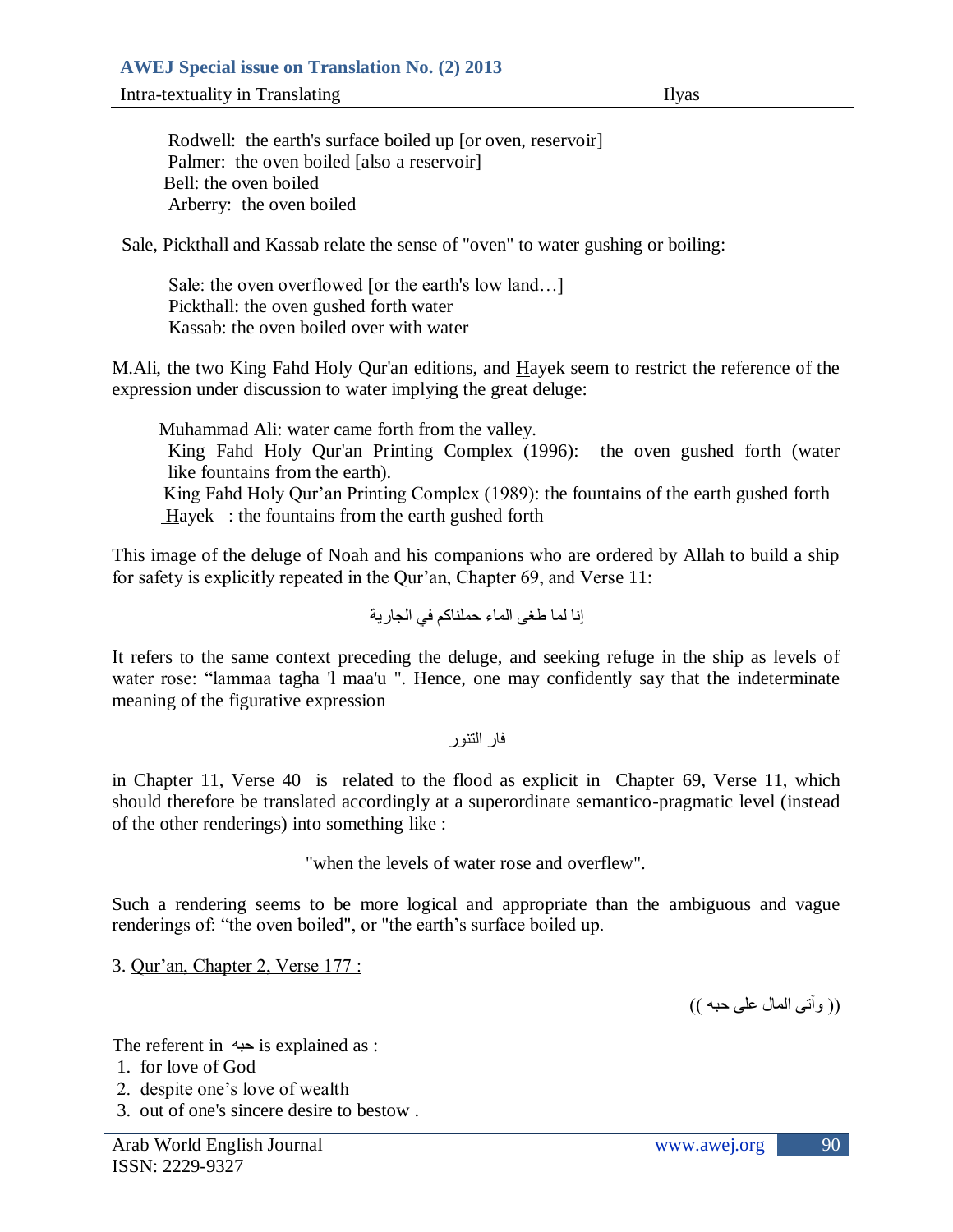### **AWEJ Special issue on Translation No. (2) 2013**

**Intra-textuality in Translating Ilyas** 

As-Siyyuuti, Ibn Kathir, and At-Tabari interpret this expression as referring to one's love of wealth or possessions.

Az-Zamakhshari and Al-Baidawi mention the three options as possible interpretations. Makhloof and Rajih have made no comment on this issue.

Translators have also produced different translations of this instance. Sale, R odwell, Palmer, Muhammad Ali, Pickthall and al-Haayik adopt the interpretation as referring to God, i.e. "for God's sake":

| Sale         | : "for God's sake".                  |
|--------------|--------------------------------------|
| Rodwell      | : "for God's sake".                  |
| Palmer       | : "for the love of God".             |
|              | Muhammad Ali: "out of love for Him". |
| Pickthall    | : "for love of $\text{Him}$ ".       |
| <b>Hayek</b> | : " for the sake of god ".           |

Other translators like Kassab, Bell, and Arberry opt for the second interpretation (i.e. despite one's love of something which he bestows to others):

| Bell | : "though they love their wealth"                            |
|------|--------------------------------------------------------------|
|      | Arberry: "to give out of one's substance, however cherished" |
|      | Kassab : "give money which is much coveted"                  |

King Fahd Holy Qur"an Printing Complex presents two inconsistent renderings in the two editions as the 1989 opts for the first interpretation whereas the 1996 supports the second interpretation:

 In the 1989 edition: "for the love of God"; In the 1996 edition: "for the love of wealth".

This problem too can be resolved through intra-textuality. In Chapter 3, Verse 86, it is explicitly stated that believers should expend of that which they love and cherish:

"expend of that which ye love".

Taking this intra-textual clue into consideration, one may find it more feasible to translate the referent in حبه)Chapter 2, Verse 177, which is the text under discussion) within an intra-textual perspective , into something like : "who expends of his wealth despite his love for it".

One may accordingly support the translations of Bell, Arberry, and Kassab, as more appropriate and consistent with the signification of the Qur"anic instance under discussion.

4.Qur"an, Chapter 57, Verse 19 :

)) وانشهداء عىد زبهم نهم أجسهم ((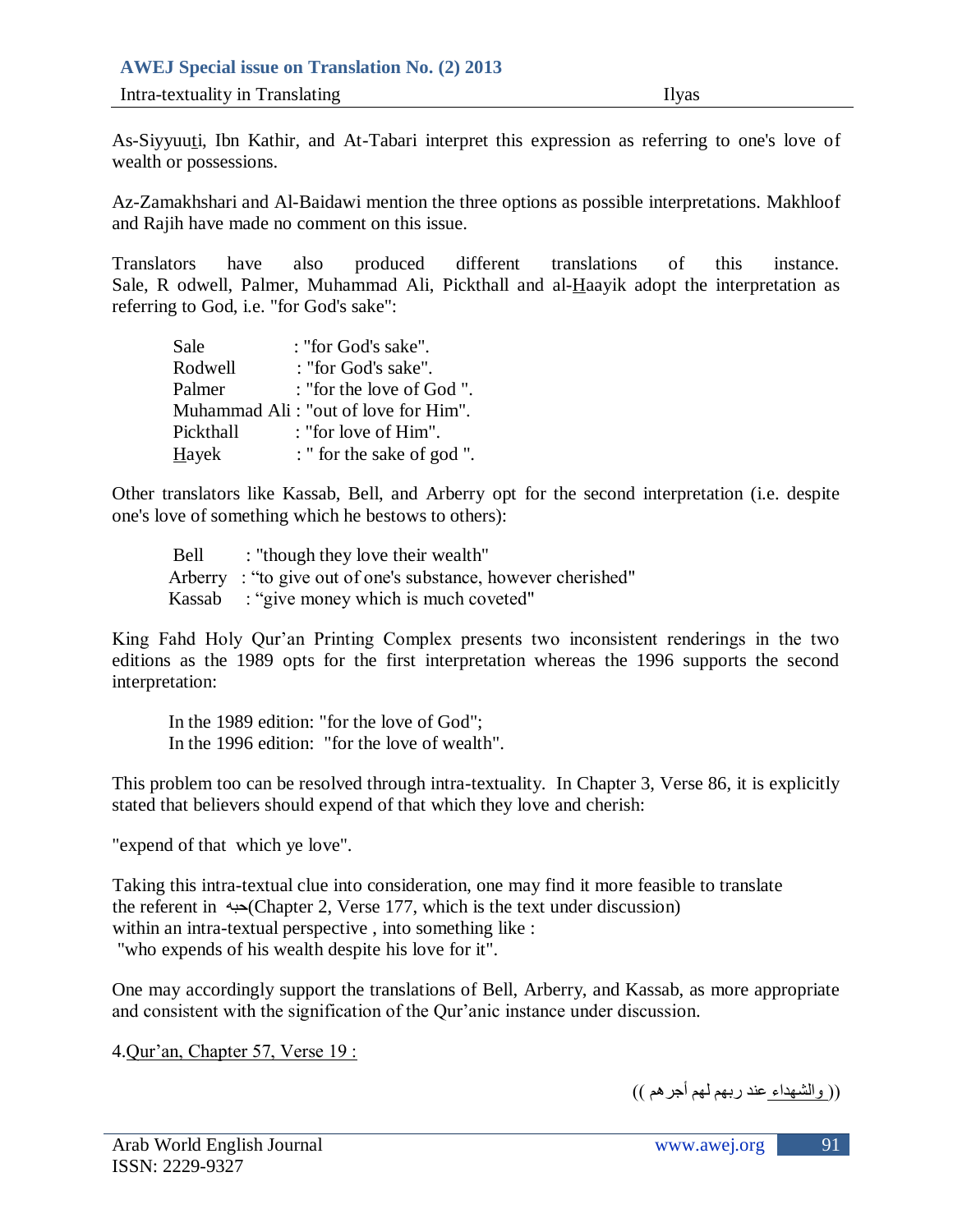Since this sign in Arabic can be the plural of two homonymous signs:

شاهد) witness) and شهيد) martyr) , it has led to differences on the part of commentators and translators as to its interpretation and translation because of this potential ambiguity. For example, the commentator As-Siyyuuti supports the sense "witness", whereas the Az-Zamakhshari and Ibn Kathiir support the other sense of "martyr".

The translators' renderings too reflect this controversy.

Sale, Rodwell, and Bell support the sense "witness":

 Sale: "the witnesses" Rodwell: "the witnesses" Bell: "the witnesses"

Palmer, Pickthall, Arberry, Kassaab, and the King Fahd editions support the other interpretation of "martyr ".

| Palmer :                                       | the martyrs                                                                                                              |
|------------------------------------------------|--------------------------------------------------------------------------------------------------------------------------|
| Pickthall:                                     | the martyrs                                                                                                              |
| Arberry:                                       | the martyrs                                                                                                              |
| Kassaab: the martyrs<br>$Al-Hayek:$ the martyr | King Fahd Holy Qur'an Printing Complex (1989): the martyrs<br>King Fahd Holy Qur'an Printing Complex (1996): the martyrs |

Muhammad Ali suggests a rendering different from both options:

"the faithful ".

The word شاهد , which occurs in many traditions of Prophet Muhammad occurs in many traditions of prophet Muhammad explicitly signifies "martyr". One such tradition quoted by Abi 'l-A'war Saiid bin Zaid bin Amro bin Nufail is:

(("من قتل دون ماله فهو شهيد ومن قتل دون دمه فهو شهيد ومن قتل دون دينه فهو شهيد ومن قتل دون أهله فهو شهيد"))

i.e. "whoever is killed in defense of his possessions is a martyr, whoever is killed in defense of his life is a martyr, whoever is killed in defense of his religion is a martyr, and whoever is killed in defense of his folk is a martyr").

As for the controversy of its inconsistent senses in the the Qur"anic Chapter 57, Verse 19, one may resort to intra-textuality in order to resolve the problem.

In all the other Qur"anic occurrences of the word under discussion, its sense is explicitly that of "witness". For example: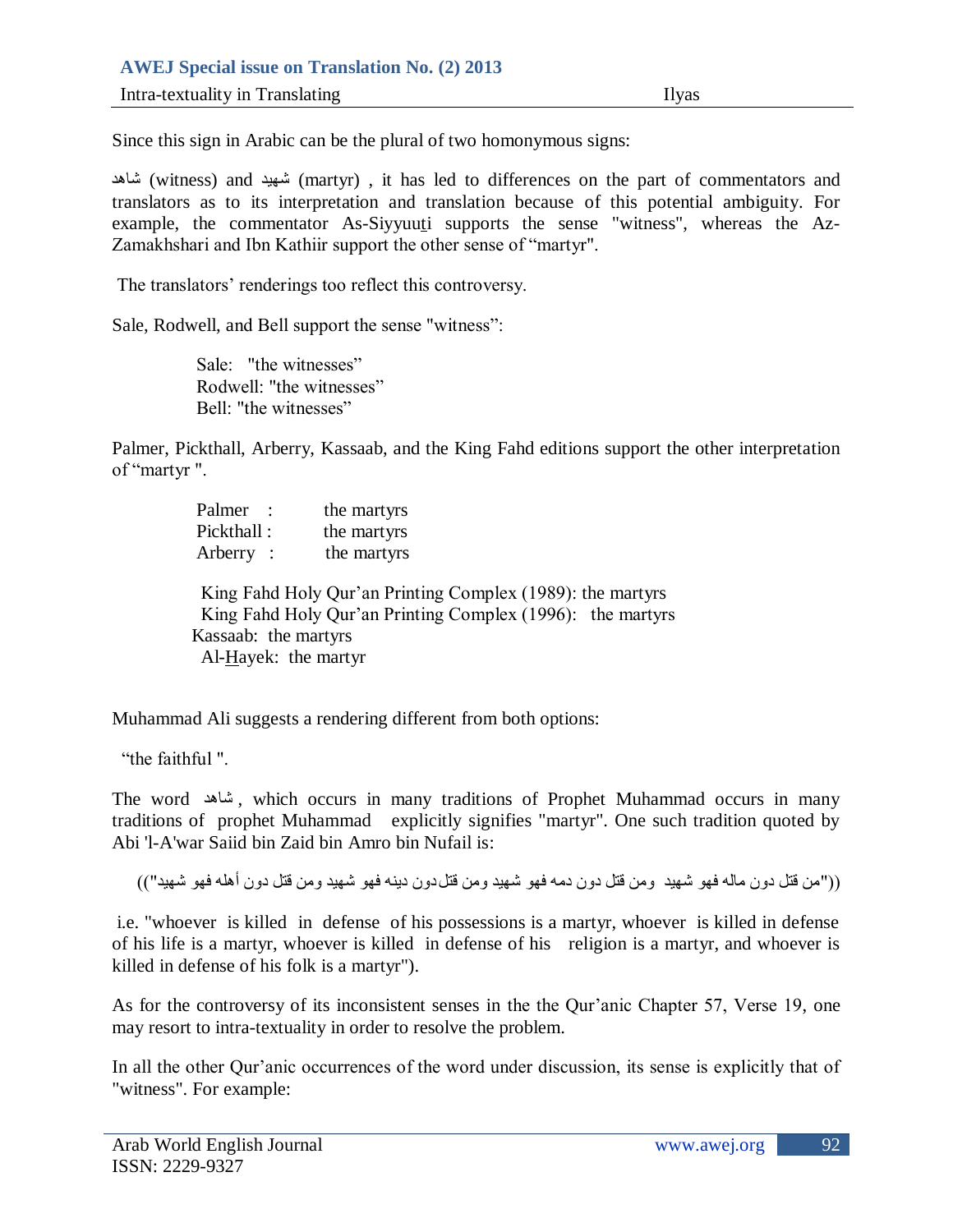a. Qur"anic Chapter 2, Verse 33 :

((وادعوا شهداءكم من دون الله ان كنتم صادقين ))

i.e. "call your witnesses other than Allah if you were truthful "

b. Qur"anic Chapter 2, Verse 143:

((لتكونوا شهداء على الناس ويكون الله عليكم شهيدا))

i.e. "so as you be witnesses against mankind, and Allah will be the Witness against you ".

c. Chapter 3, Verse 98:

)) وهللا شهيد عهى ما تفعهىن((

i.e. "Allah is the witness as to what you do".

d. Chapter 4, Verse 135:

```
(( يا أيها الذين آمنوا كونوا قوامين لله شهداء بالقسط))
```
i.e. "be just witnesses"

These examples may make it clear that the meaning of the word شهداء in its Quranic occurrences is "witnesses", i.e. plural of (martyr). شهيد rather than plural of شاهد ,

It is more logical, consistent, and appropriate then to translate the word "shuhadaa' " in Chapter 57, Verse 19 too as "witnesses" rather than "martyrs".

One may accordingly support the translations of Sale, Rodwell, and Bell of the Qur"anic instance under discussion as more appropriate.

In conclusion, many such problematic and ambiguous cases in the holy Qur"an, with regard to their various interpretations and translations, could be resolved through intra-textuality by handling the complete text as a single macro unit in which an ambiguous item may have one or more Qur'anic occurrence(s) that may be viewed as stylistic Qur'anic variants occurring in parallel structures that constitute a form of paradigmatic patterning fulfilling not only semantico-pragmatic functions but also discoursal, rhetorical, aesthetic, and stylistic functions that interact to give the text its unique texture and identity. Intra-textuality then can provide very helpful clues in disambiguating such problematic cases.

# **About the author**:

**Asim Ilyas** got his Ph.D. in Linguistics and Translation from ST. Andrews in 1981. Currently, he teaches at the Arab Open University, Amman, Jordan. His research interests are in the domains of translation, sociolinguistics, semantics, and discourse analysis.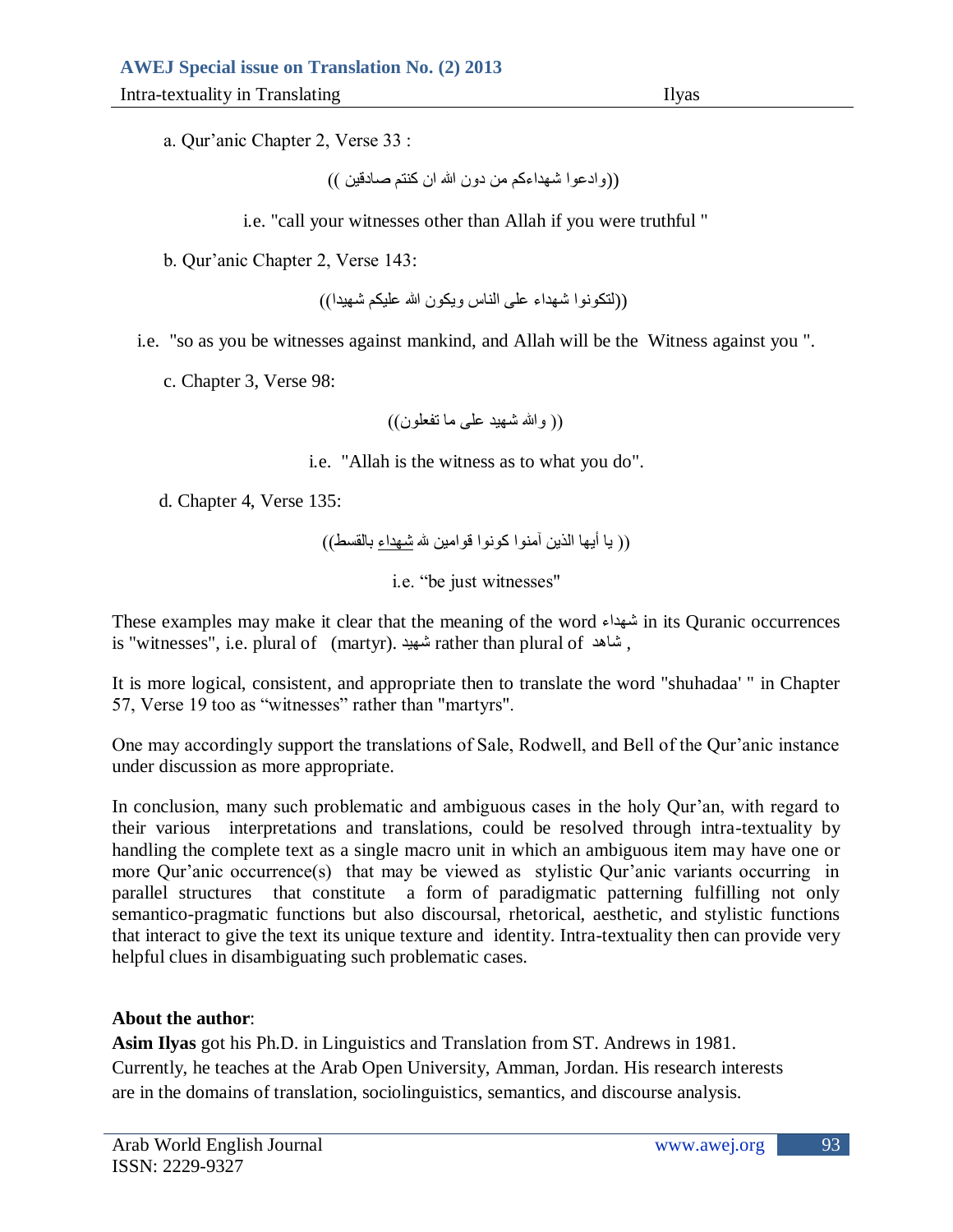#### References

- Al-Baidaawi, A. (1963). *Anwarut-tanzil wa Asrar ut-ta'wil*. Beirut: Dar Al-Fikr.
- Al-Hayek, I. (1996). *An Approximate Translation of the Meanings of THE HONOURABLE QUR'AN*. Damascus: Dar Al-Fikr.
- Allen, G. (2000). *Intertextuality*. London & New York: Routledge.
- Ar-Razi, F. (1981). *Tafseer Al-Razi.* Beirut: Dar Al-Fikr.
- As-Suyuti, J.(1923). *Al-Jalalayn.* Cairo: Al-Halabi*.*
- At-Tabari, A. (1954). *Jaami' Al-Bayaan 'an Ta'weel Ayil Quran*. Cairo: Al-Halabi.
- Arberry, A. J. (1956). *The Koran Interpreted* . London: Allen & Unwin.
- Az-Zamakhshari, J. (1948). *Al-Kash-shaaf 'an haqaaiq Al-Tanzeel* . Cairo: Al-Halabi.
- Baker, M. ( 1992). *In Other Words: A Course Book on Translation* . London & New York: Routledge.
- Bell, R. (1937). The *Quran*. Edinburgh: T&T Clark.

| Catford, J.C. (1965). A Linguistic Theory of Translation. Oxford: Oxford University                                                                             | Press.     |
|-----------------------------------------------------------------------------------------------------------------------------------------------------------------|------------|
| Fairclough, N (2001). Language and Power. (2 <sup>nd</sup> ed.). England: Pearson Education                                                                     | Ltd.       |
| Gentzler, E. (1993). Contemporary Translation Theories. London and New York:                                                                                    | Routledge. |
| Ibn Kathir, I. (1950). Tafseer Al-Quraan Al-'Azeem. Cairo: Al-Halabi.                                                                                           |            |
| Ilyas, A. (1981). Linguistic and Extralinguistic Problems in the Translation of the Holy<br>(Unpublished doctoral dissertation). University of St. Andrews: UK. | Quran.     |
| Kassab, R. (1994). Translation of the Meanings of THE GLORIOUS QUR'AN. Amman:<br>Skoor.                                                                         | Kelani and |
| King Fahd Holy Quran Printing Complex (1989). The Holy Qur'an. Saudi Arabia.                                                                                    |            |
| King Fahd Holy Quran Printing Complex (1996). The Noble Qur'an. Saudi Arabia.                                                                                   |            |
| MakhlooF, M. (1993). Safwat al-Bayan. Damascus: Dar Al-Hijra.                                                                                                   |            |
| Muhammad Ali, M. (1917). The Holy Quran. Woking.                                                                                                                |            |
| Muhammad Ali, M. (1928). Translation of the Holy Quran. Lahor.                                                                                                  |            |
| Muhammad Ali, M. (1951) The Holy Quran. Lahor.                                                                                                                  |            |

Munday, J. (2001). *Introducing Translation Studies*. London & New York: Routledge. Palmer, E.H. (1880 ). *The Koran* . Oxford: Oxford University Press.

Pickthall, M. (1930 ). *The Meaning of the Glorious Quran*. London.